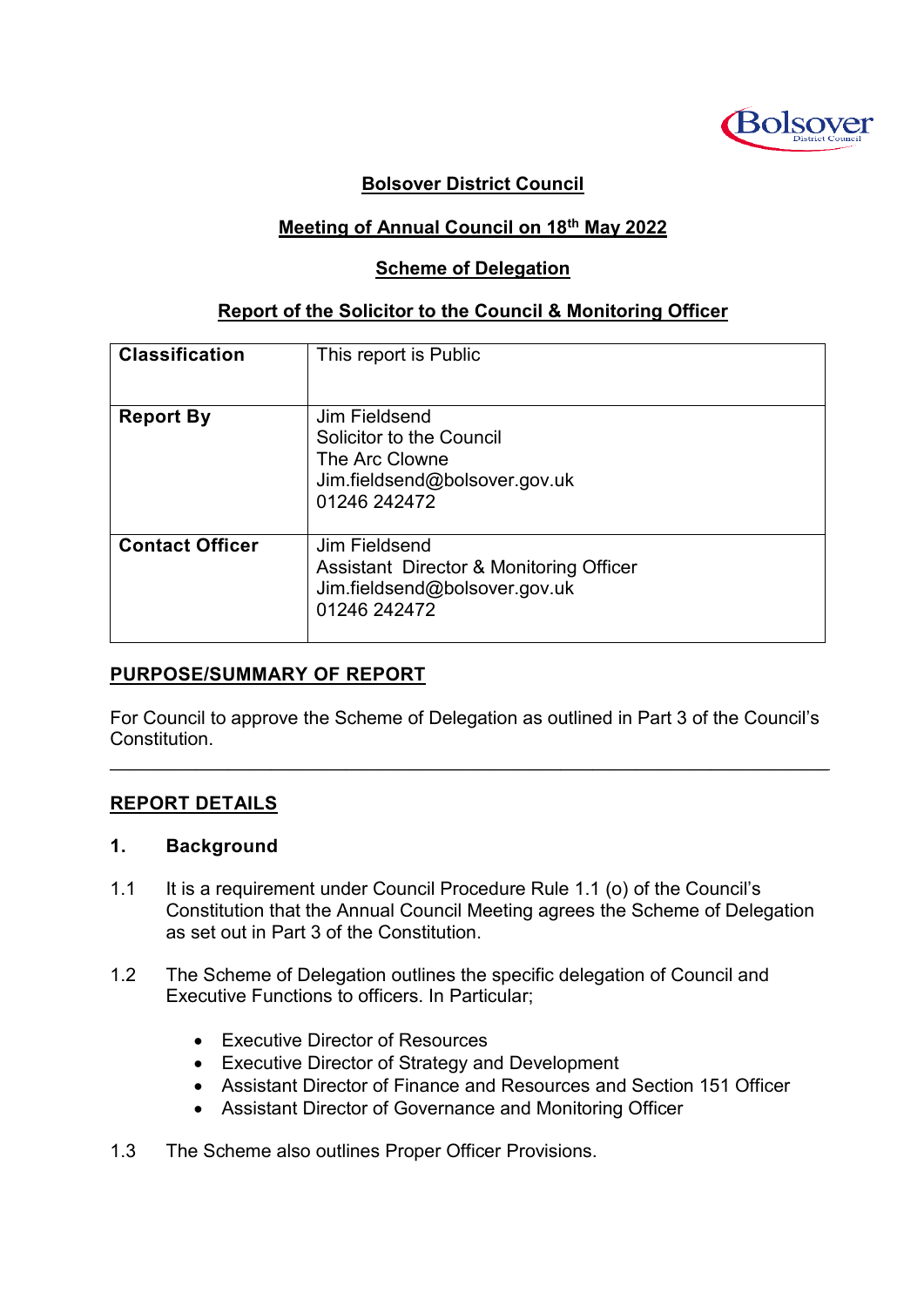## **2. Details of Proposal or Information**

- 2.1 The Scheme of Delegation has been amended as set out in the Review of the Constitution report considered on this agenda at item 8, and therefore agreement of the Scheme of Delegation (as a separate item) is a procedural matter only.
- 2.2 The Scheme is not duplicated as an attachment to this report and can be found in the link to the Delegation Scheme in the Review of the Constitution report. This report suggests no further changes, but fulfils the requirements to accept it at the Annual Meeting of Council.

### **3. Reasons for Recommendation**

- 3.1 That Council approves the Scheme of Delegation.
- 3.2. The framework outlines the specific delegation of Council and Executive Functions to officers, in order for them to do their paid work as officers of the Council.

## **4 Alternative Options and Reasons for Rejection**

4.1 It is a requirement of the Council's Procedural Rules that the Scheme of Delegation is approved.

**\_\_\_\_\_\_\_\_\_\_\_\_\_\_\_\_\_\_\_\_\_\_\_\_\_\_\_\_\_\_\_\_\_\_\_\_\_\_\_\_\_\_\_\_\_\_\_\_\_\_\_\_\_\_\_\_\_\_\_\_\_\_\_\_\_\_\_**

## **RECOMMENDATION(S)**

That Council approves the Scheme of Delegation as set out in the Council's Constitution.

Approved by Councillor Duncan McGregor, Portfolio Holder for Corporate Governance

| <b>IMPLICATIONS;</b>                                                                                                                                                                                            |  |  |  |
|-----------------------------------------------------------------------------------------------------------------------------------------------------------------------------------------------------------------|--|--|--|
| Yes<br>No $\boxtimes$<br><b>Finance and Risk:</b><br>Details:                                                                                                                                                   |  |  |  |
| There are no financial or risk implications arising from this report.                                                                                                                                           |  |  |  |
|                                                                                                                                                                                                                 |  |  |  |
| On behalf of the Section 151 Officer                                                                                                                                                                            |  |  |  |
| Legal (including Data Protection):<br>Yes⊟<br>No $\square$                                                                                                                                                      |  |  |  |
| Details:<br>It is a requirement under Council Procedure Rule 1.1 (o) of the Council's<br>Constitution, that Annual Council Meeting agrees the Scheme of Delegation as set<br>out in Part 3 of the Constitution. |  |  |  |
| On behalf of the Solicitor to the Council                                                                                                                                                                       |  |  |  |
| No $\boxtimes$<br>Staffing:<br>Yes<br>Details:                                                                                                                                                                  |  |  |  |
| There are no human resource issues implications arising from this report.                                                                                                                                       |  |  |  |
| On behalf of the Head of Paid Service                                                                                                                                                                           |  |  |  |